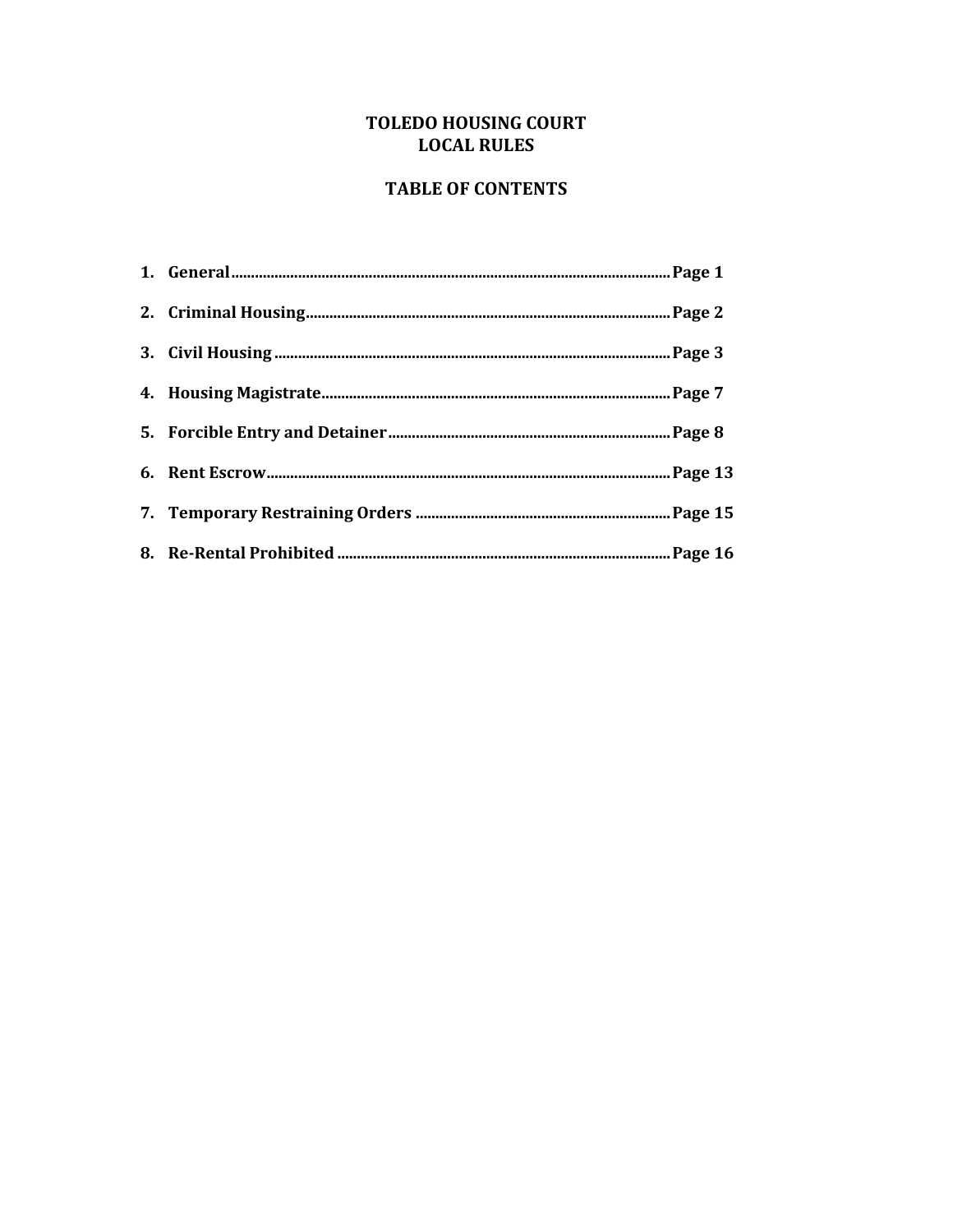## **RULES OF THE TOLEDO HOUSING COURT**

Judge Joseph J. Howe Magistrate Alan J. Michalak

Effective October 1, 2020

Rule 5 amended December 23, 2020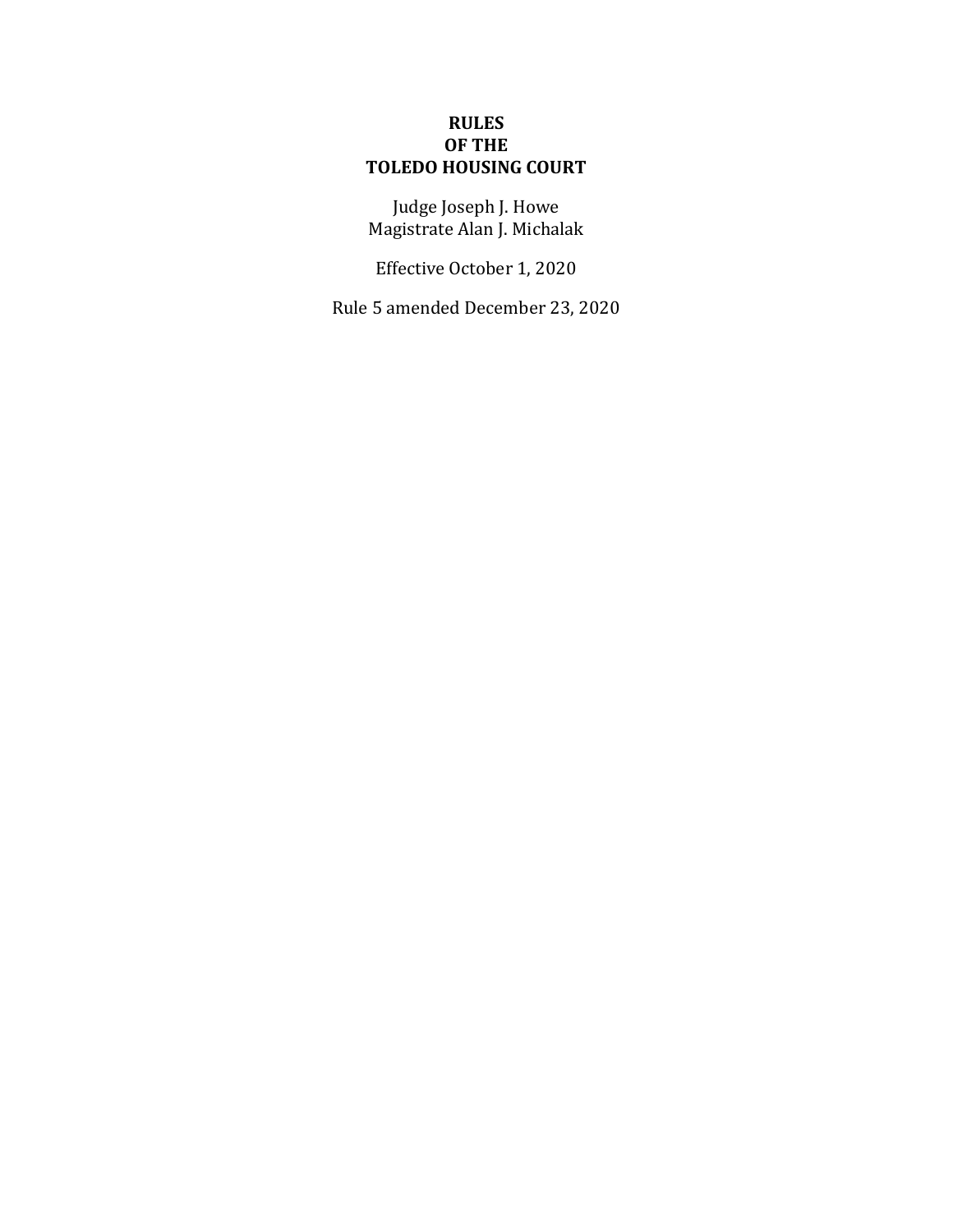# **Rule 1 GENERAL**

- (A) These rules prescribe the procedures to be followed in the Housing Division of the Toledo Municipal Court ("Housing Court") in order to insure uniformity and fairness in all operations of the Court.
- (B) All inquiries from the media shall be referred to the Court Administrator's Office.
- (C) Except where provided herein, the Housing Court will be governed by the Ohio Rules of Civil Procedure ("Civ. R.") and Criminal Procedure ("Crim. R."). All provisions of the Toledo Municipal Court Local Rules not in conflict with the rules herein are incorporated by reference.
- (D) COUNSEL OF RECORD EMAIL AND OTHER REQUIRED INFORMATION; NOTICES OF APPEARANCE
	- 1) Pleadings, motions, or other documents of a party represented by counsel (attorney) shall be signed by at least one counsel of record in the counsel's individual name and must include his/her address, registration number, telephone number, telefax number (if any), and business email address.
	- 2) Any counsel retained to represent a litigant in the Housing Division of the Toledo Municipal Court shall file a notice of appearance, or a limited entry or appearance as outlined in Civ. R. 3(B).
	- 3) Filing an answer or other responsive pleading does not constitute compliance with Rule  $1(D)(2)$ .

#### (E) EX PARTE COMMUNICATIONS

- 1) An "ex parte communication" is any direct or indirect communication on the substance of a pending case without the knowledge, presence, or consent of all parties involved in the matter.
- 2) Pursuant to rules governing judicial hearing officers, no one shall directly or indirectly initiate or solicit ex parte communications with the Judge, a Magistrate, or other judicial officer.

#### (F) CONSOLIDATED CASES

1) When two (2) or more cases are consolidated, parties must file a signed original of any pleading, document, or other entry under each and every case number in which they wish the filing to be considered.

#### (G) LOCATION OF COURT RECORDS

- 1) In accordance with Ohio Revised Code, Section 1901.31(E), the Clerk of Court shall file and safely keep all journals, records, books, and papers of the Court, except as provided in Rule 1(G)(2). As a result of this statutory responsibility, no affidavits, civil jackets, court transcripts, or any other court records shall be taken from the building by any person.
- 2) Any authorized person wishing to obtain a criminal, or civil housing case from the Clerk's Office must have the case electronically scanned prior to taking the case. Authorized persons include attorneys, court personnel, and all others authorized by journal entry.
- 3) Any person who removes and conceals any official court record may be referred to the proper legal authorities for evaluation of criminal charges, and may further be referred to the Toledo Bar Association Grievance Committee.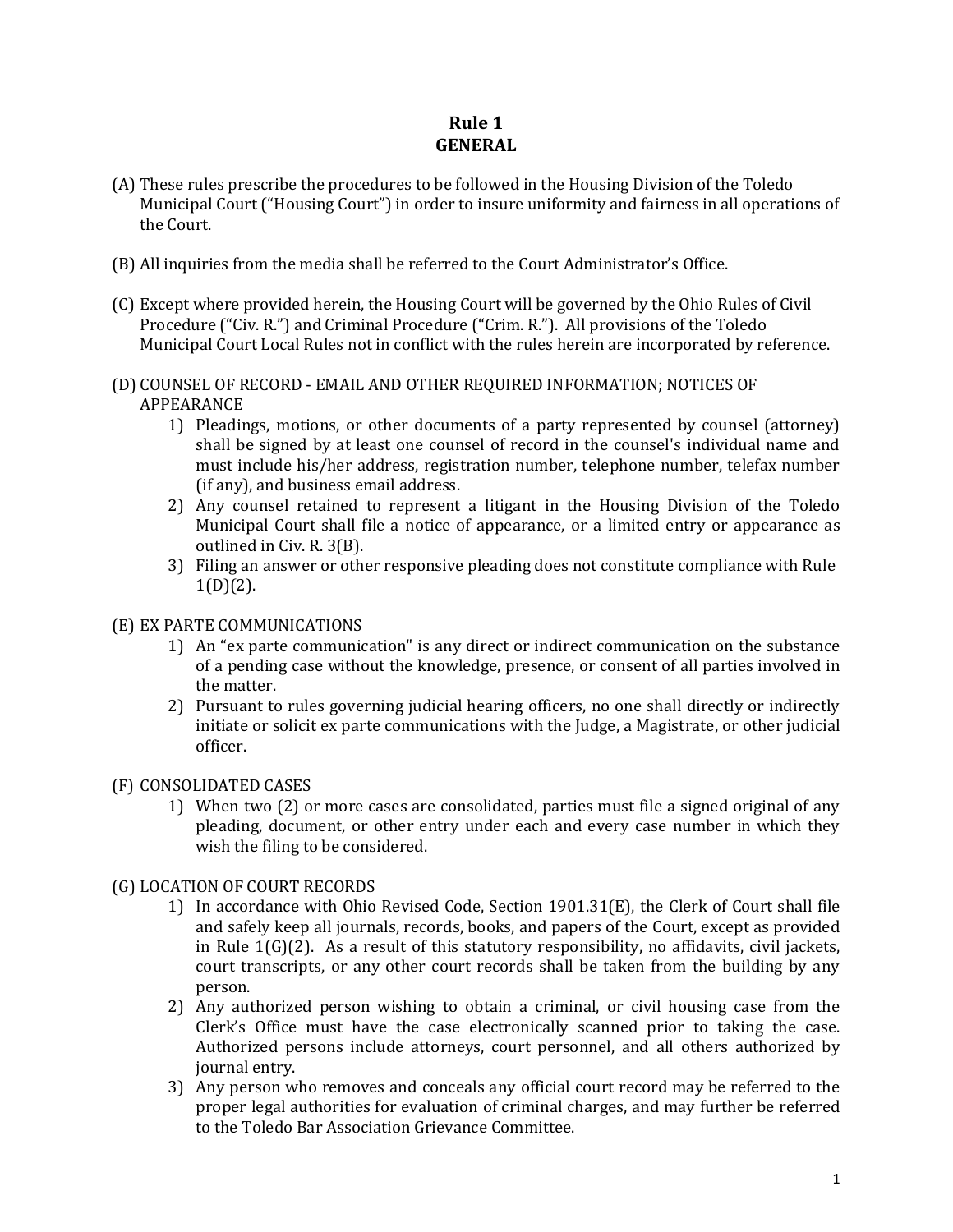## **Rule 2 CRIMINAL HOUSING**

#### (A) JURISDICTION

- 1) All criminal cases regarding violations of the City of Toledo's Building, Housing, Fire, Health, Sanitation, Safety, Zoning, Sidewalk, Environmental, and Title VII Business codes shall be assigned to the Housing Division for adjudication.
- 2) All criminal cases filed under Chapter 3730.01 of the Ohio Revised Code or Chapter 3701-9 of the Ohio Administrative Code shall be assigned to the Housing Division for adiudication.

#### (B) SERVICE

- 1) Criminal summons and complaints (other than minor misdemeanor citations), including an arraignment date, shall be served on defendants by certified mail from the Clerk.
- 2) Pursuant to Crim. R. 4 and 4.1, the Court may obtain a defendant's appearance either by serving a summons upon the defendant or by issuing a warrant for the defendant's arrest.
- 3) When a defendant is notified of an outstanding arrest warrant and voluntarily reports to the Court as a result of this notification, the Court shall schedule a new court date by preparing and journalizing a judgment entry. The judgment entry may also recall any outstanding warrant and require defendant to post bond, as determined by the Judge. The Court shall inform the defendant of the new court date when the warrant is recalled and any required bond has been posted.

#### (C) MOTIONS

- 1) All motions, except those made during trial or hearing, shall be made in writing. Motions shall be filed within the time limits established by the Ohio Rules of Criminal Procedure. Where a continuance is sought because counsel is scheduled to appear in another case assigned for the same date and same time, the motion must include an attached copy of the conflicting assignment.
- 2) A party shall not file a motion prior to the entry of a plea, except those motions listed as exceptions in Crim. R. 12.
- 3) A copy of any motion filed with the Clerk must also be delivered contemporaneously to both the Judge and the Prosecutor of the City of Toledo Law Department, 555 N Erie St., Room 405, Toledo, Ohio 43604. Failure to deliver a copy, as indicated herein, shall constitute a failure to file and may be grounds for striking the motion.
- 4) Upon the filing of a motion, the Clerk shall time-stamp and file the motion, and forward the motion and the case file to the Housing Division within three (3) business days.
- 5) To expedite its business, the Court may rule upon motions based upon the briefs, memoranda, and supporting affidavits, if any, without oral hearing.
- 6) Pretrial motions shall be ruled on within one hundred twenty (120) days of filing. Postjudgment motions shall be ruled upon within forty-five (45) days of filing.

#### (D) TRIAL

1) Every case not resolved at arraignment or pretrial shall be set for trial. Where the maximum sentence is one hundred fifty dollars (\$150.00) or less, there is no right to a jury trial and the case shall be tried by the Court. Where the right to a jury trial does exist, a written demand must be made. If a jury demand is timely filed, the case shall be set for jury trial.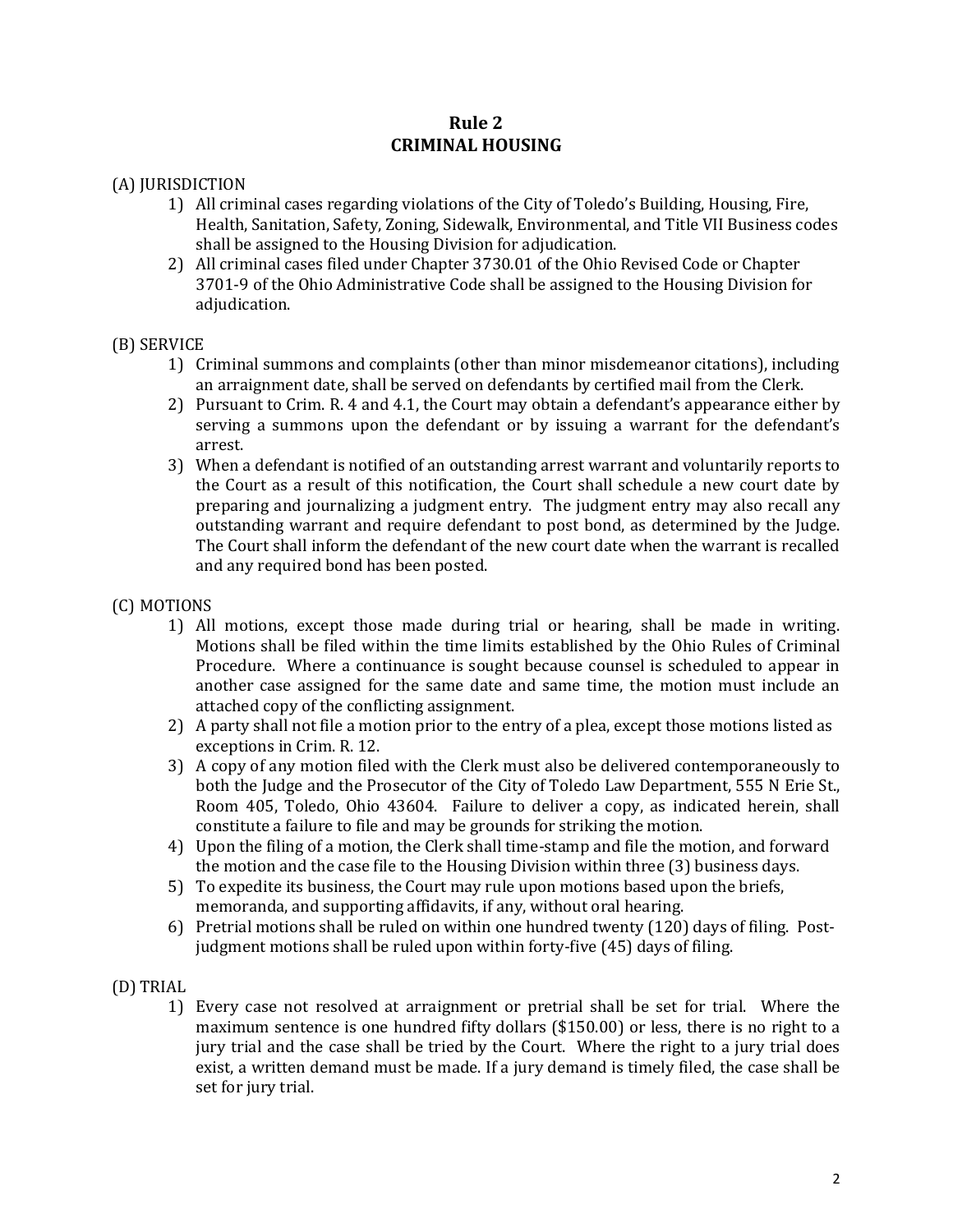## **Rule 3 CIVIL HOUSING**

#### (A) CIVIL CASE ASSIGNMENT

1) All forcible entry and detainer (FED) cases, rent escrow, security deposit claims, receivership cases, landlord-tenant cases, land contract, quiet title, City of Toledo Municipal Code nuisance violations, sign code violations, small claims cases involving housing disputes, and all other actions brought in the Toledo Municipal Court under R.C. Chapters 1923, 3733, and 5321 shall be assigned to the Housing Division for adjudication.

#### (B) FACTS NEEDED FOR F.E.D. ESTABLISHED BY PLAINTIFF CERTIFICATION OR JUDICIAL NOTICE

- 1) The following requirements for evidence in sections (C), (D), and (F) are justified by O.R.C. 1923.07, which requires a plaintiff to prove the requirements of an eviction even if the defendant fails to appear.
- 2) In addition to these requirements, the Judge or Magistrate may take judicial notice of facts that can be accurately and readily determined from sources whose accuracy cannot reasonably be questioned, such as the Lucas County Auditor's Office and the Secretary of State's Office.

#### (C) EVIDENCE OF CURRENT LUCAS COUNTY RESIDENTIAL RENTAL REGISTRATION STATUS TO BE FILED WITH COMPLAINT

- 1) When filing a FED complaint, plaintiff must attach proof of documentary evidence from the Lucas County Auditor's Office verifying the active registration of the premises with the County's Rental Registration Program. See O.R.C. 5323.99.
	- a) If the property is not registered with Rental Registration Program, the filer shall file an affidavit of non-compliance in lieu of the verification.
- 2) Failure to include sufficient documentation may result in sanctions, up to the dismissal of the complaint without prejudice.

#### (D) EVIDENCE OF CURRENT OWNERSHIP TO BE FILED WITH COMPLAINT

- 1) When filing a FED complaint, plaintiff must attach proof of current ownership of the premises that is the subject of a FED action. Proof of current ownership may include, but is not limited to, a printout of the "General Information" tab for the premises from the Lucas County Auditor's ("Auditor") website. https://co.lucas.oh.us/377/AREIS-Information.
- 2) All plaintiffs must include the name, email address, and phone number of an individual to be the point of contact for all communications with the Court.
- 3) Failure to include sufficient documentation may result in sanctions, up to the dismissal of the complaint without prejudice.

#### (E) CERTIFICATION REGARDING PLAINTIFF'S CRIMINAL HOUSING CASES

- 1) When filing a FED complaint, all plaintiffs filing cases in the Toledo Housing Court must certify at filing that there are no criminal housing cases in this Court in which they are the defendant and have (i) failed to appear for a scheduled hearing (and have not corrected that failure) OR (ii) failed to make payments within the time required in the criminal case. All such failures are to be resolved prior to filing.
- 2) The criminal certification shall be made, conspicuously, on the face of the FED complaint. Certification should conform to the following language:
	- a) "By filing this complaint with the Clerk of Toledo Municipal Court, I hereby certify that the plaintiff, or any of the plaintiff's representatives or affiliates, are not the named defendant in any pending criminal cases with the Toledo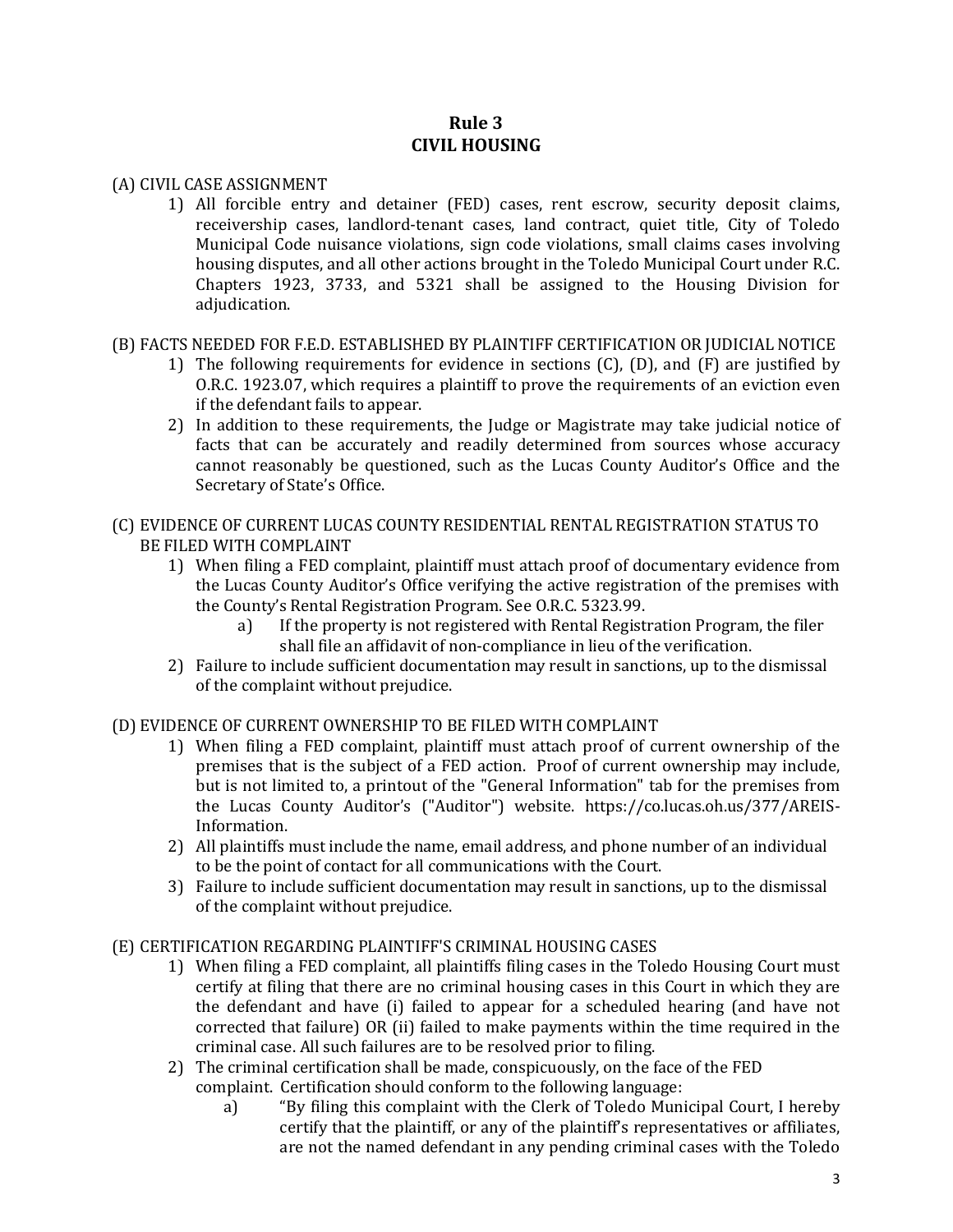Housing Court where the plaintiff has failed to appear for a scheduled hearing OR failed to make payments within the time required in the criminal case. False or inaccurate certifications may result in sanctions, including, but not limited to, dismissal of the complaint, a continuance to allow plaintiff to appear for and resolve the outstanding criminal matter, or, where warranted, prosecution for perjury."

- 3) In order for the Court to verify the criminal certification, plaintiff must provide the following information on the landlord complaint:
	- a) If the plaintiff is a private individual, sole proprietorship, estate, trust, or partnership, the complaint should include the date of birth for all plaintiffs; or
	- b) If the plaintiff is a corporation or limited liability company, the complaint should include the names of any business aliases.
- 4) Where a plaintiff has not resolved the failures described in (D)(1) above to the satisfaction of the Court, the Court will, pursuant to R.C. 1923.06(H)(1), continue any hearing that may be scheduled on the claim for restitution of the premises until the plaintiff resolves the failures to the satisfaction of the Court.
- 5) False or inaccurate certifications may result in sanctions, including, but not limited to, dismissal of the complaint, a continuance to allow plaintiff to appear for and resolve the outstanding criminal matter, or, where warranted, prosecution for perjury.

## (F) CIVIL BAILIFF DEPARTMENT INFORMATION SHEET

- 1) When filing a FED complaint, the plaintiff must complete the Civil Bailiff Department information sheet and include their email address as well as a telephone number for:
	- a) An on-site property manager, or
	- b) Custodian, or
	- c) Where there is no contact person available on the premises, the plaintiff.

#### (G) COURT COSTS

- 1) No pleading or motion shall be accepted for filing by the Clerk without the proper court cost, or a completed poverty affidavit, or as otherwise determined by the Court.
- 2) All requests to waive filing fees are subject to a hearing. Hearings may be conducted by a Magistrate to review the poverty affidavit and make a determination regarding indigency.
- 3) The Court reserves the right to revoke a party's indigent status. If such status is revoked, the party shall be required to pay costs as provided.

#### (H) SERVICE OF SUMMONS

1) All summonses shall be served in accordance with the Ohio Rules of Civil Procedure. If service of summons is not obtained within six (6) months from the date of filing, the Court or Clerk shall notify the party/counsel that the case shall be dismissed in seventeen (17) days unless good cause is shown to the contrary.

#### (I) CONTINUANCES

- 1) No party shall be granted a continuance of a trial, pretrial, or a hearing without a written motion from the party/counsel stating the reason the continuance is sought. All motions to continue shall be accompanied with the three dollar (\$3.00) filing fee unless otherwise waived by the Court.
- 2) Any request to continue a Court event, should be filed at least seven (7) calendar days before such Court event and contain a certification by the moving party that either the other party or parties' consent(s) to the request or has/have been notified of the request via telephone, facsimile, and e-mail, if such party(-ies) provided such contact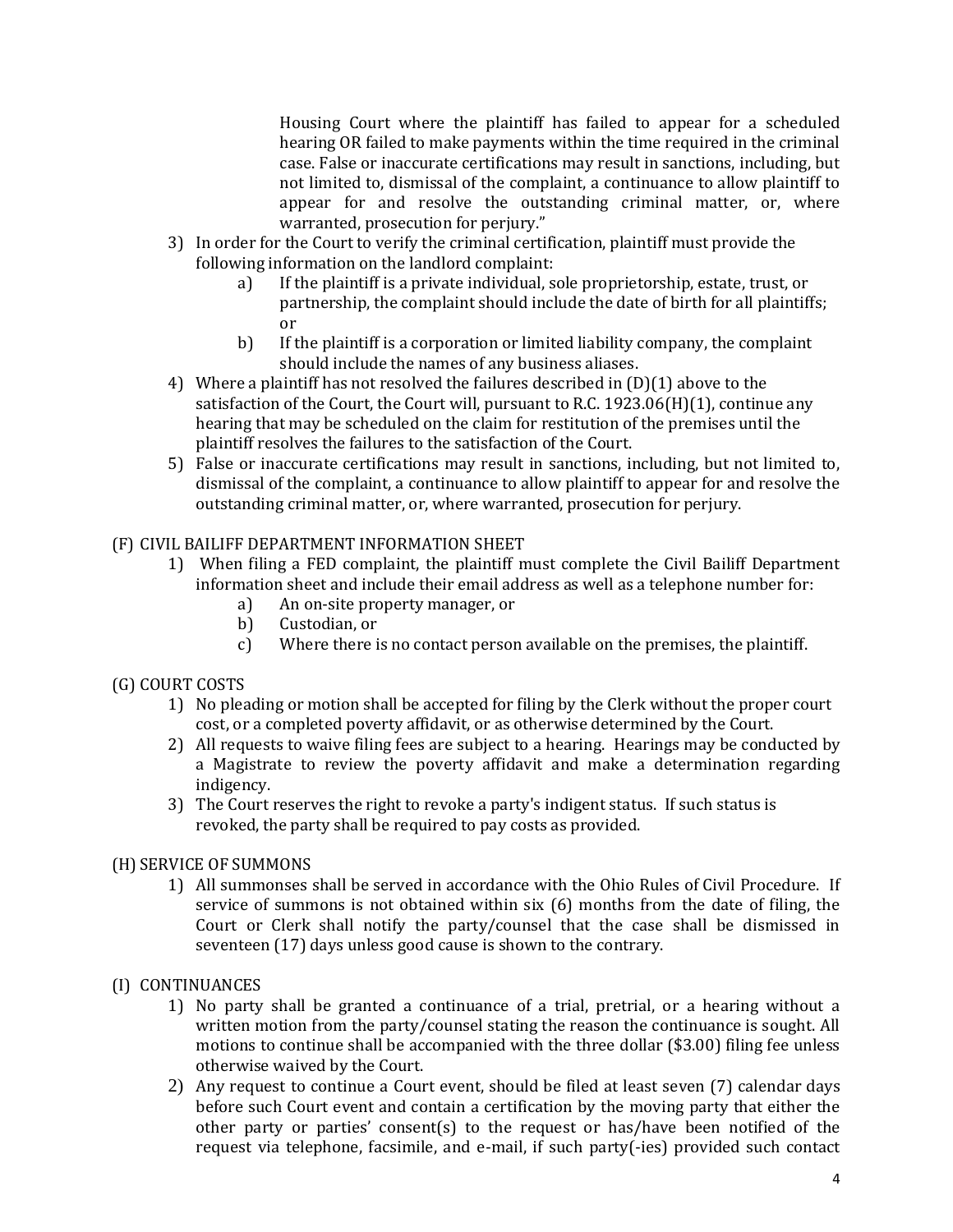information. It shall be the duty of the moving party to so notify the other party(-ies) of the court's decision immediately upon receipt of the same in the same manner described above. Failure to do so may result in sanctions.

- 3) Notwithstanding the above, in FED cases, the hearing on the claim for restitution of the premises shall be continued up to eight (8) days at the request of either party orally or in writing at any time before the hearing. No continuance shall be granted longer than eight (8) days but for good cause and only in accordance with Section 1923.08 and 1923.061 of the Ohio Revised Code. An oral motion of continuance of up to eight (8) days may be granted under Ohio Revised Code, Section 1923.08.
- (J) CONTINUED FOR JUDGMENT ENTRY
	- 1) Parties wishing to submit an agreed/consent judgment entry shall inform the Court, in writing, of the proposed deadline for submission. Parties must file a notice of settlement specifying the agreed/consent judgment entry shall be submitted in a time not to exceed thirty (30) days. If an entry has not been received by the stated date, all remaining claims case shall be dismissed without prejudice.
- (K) PARTIAL DISMISSALS OF CLAIMS
	- 1) Pursuant to Civ. R.  $41(A)(2)$ , a party wishing to dismiss one or more but fewer than all claims against one or more parties shall either:
		- a) File a written motion and proposed judgment entry with the Clerk, or
		- b) Make an oral motion for partial dismissal at a scheduled hearing before the Court.
	- 2) Any party opposing a written motion for partial dismissal must file a written response with the Clerk within seven (7) days of the filing of the motion. If a motion for partial dismissal is opposed, it may be set for hearing before the Court.

## (L) NOTICE OF BANKRUPTCY FILING; RELIEF FROM STAY

- 1) Most civil cases filed in Housing Court are subject to the automatic stay of the federal bankruptcy laws. Any action the Court takes while the automatic stay is in effect is unenforceable and must be vacated.
- 2) Where a bankruptcy petition is filed by a party to a pending case or a party against whom a judgment has been granted, a notice of the bankruptcy filing ("Notice of Bankruptcy") must be filed with the Clerk to allow a determination of whether the matter may proceed or whether the matter must be stayed due to the federal bankruptcy laws.
	- a) If a Notice of Bankruptcy is filed before a first cause hearing in a FED action, the first cause may be stayed until the future court order.
	- b) If a Notice of Bankruptcy is filed after a first cause hearing in a FED action, the first cause may be continued.
- 3) Any party in the matter may file the Notice of Bankruptcy, which may be submitted in writing to the Clerk. The Notice of Bankruptcy must include the name of the party filing bankruptcy, the bankruptcy case number, and the date when the bankruptcy was filed.
- 4) In the event the matter is subject to the federal bankruptcy law's automatic stay, this Court must stay further action until the Bankruptcy Court:
	- a) Grants a discharge or confirms a Chapter 13 plan;
	- b) Dismisses the bankruptcy case, or
	- c) Grants relief from the automatic stay.
- 5) To reinstate a case that has been stayed, a party must file a motion with the Clerk. The moving party must attach documentation showing the movant either obtained relief from the stay from the Bankruptcy Court or that the bankruptcy is no longer pending (completed or dismissed).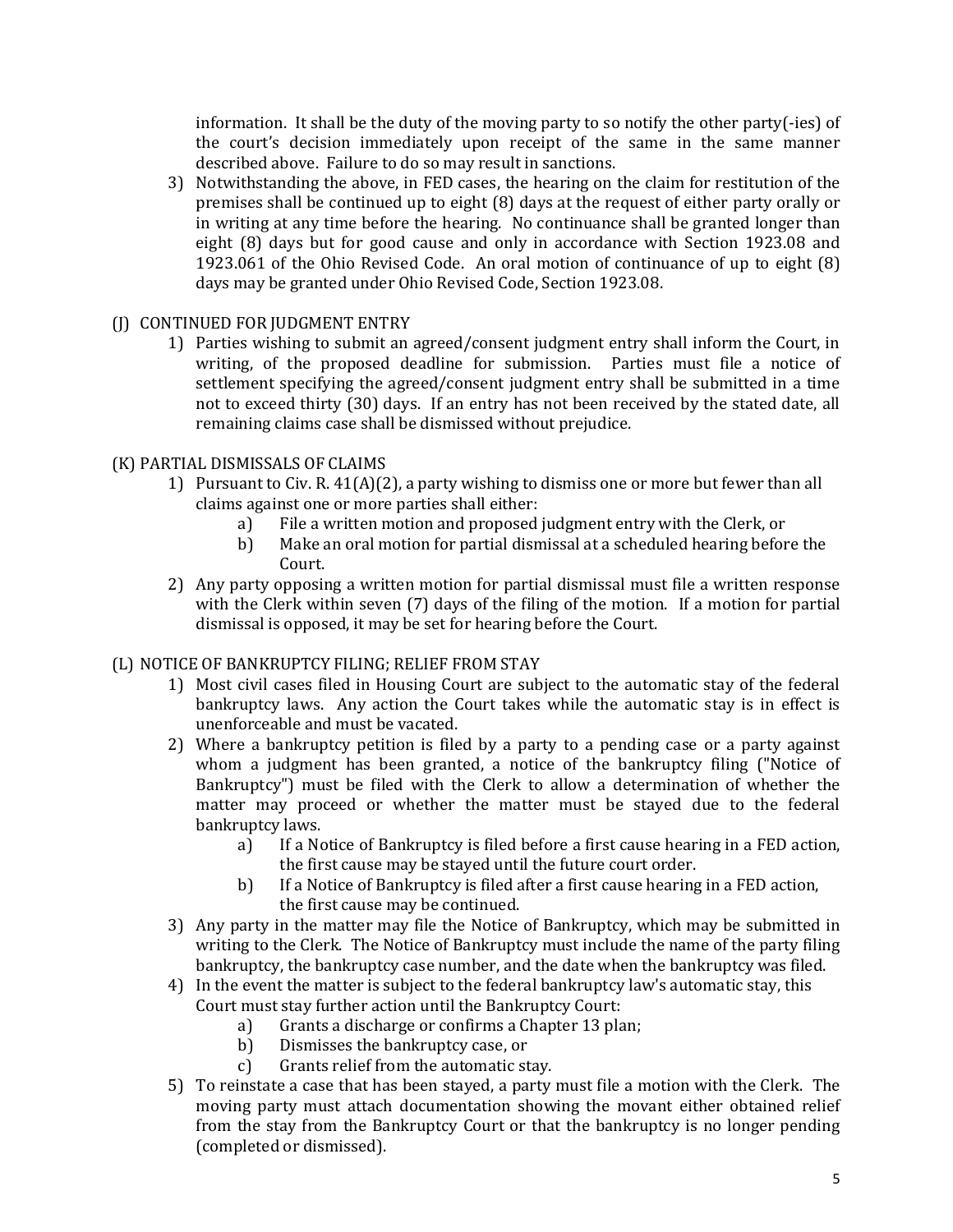(6) The Housing Court will review the status of each case subject to the automatic stay six (6) months after the initial stay. Upon the Court's review, if the automatic stay no longer applies and no party has filed a motion to have the case reinstated, the Court will dismiss the case without prejudice for want of prosecution.

#### (M) TRANSFER FROM HOUSING SMALL CLAIMS DOCKET TO HOUSING GENERAL DOCKET

- 1) Complaints heard on the Small Claims docket of the Housing Court are subject to a sixthousand dollar (\$6,000.00) limitation in the prayer for relief. Where a complaint, counterclaim, or amended complaint on this docket exceeds the limitation, the matter must be transferred to the Housing Division's general docket for resolution.
- 2) Upon the Court's determination that the prayer exceeds the limitation, the Court may issue an order directing transfer of the matter upon payment of the case transfer fee to the Clerk's Office by the party whose pleading exceeded the limitation. The party will then have fourteen (14) days to request transfer and pay the transfer fee. The opposing party may request the transfer and pay the fee if they wish.
- 3) Upon timely request for transfer and payment of the fee, the matter shall be transferred to the Housing Division's general docket.
- 4) Upon a failure to timely request the transfer and pay the transfer fee, the improper claim shall be dismissed.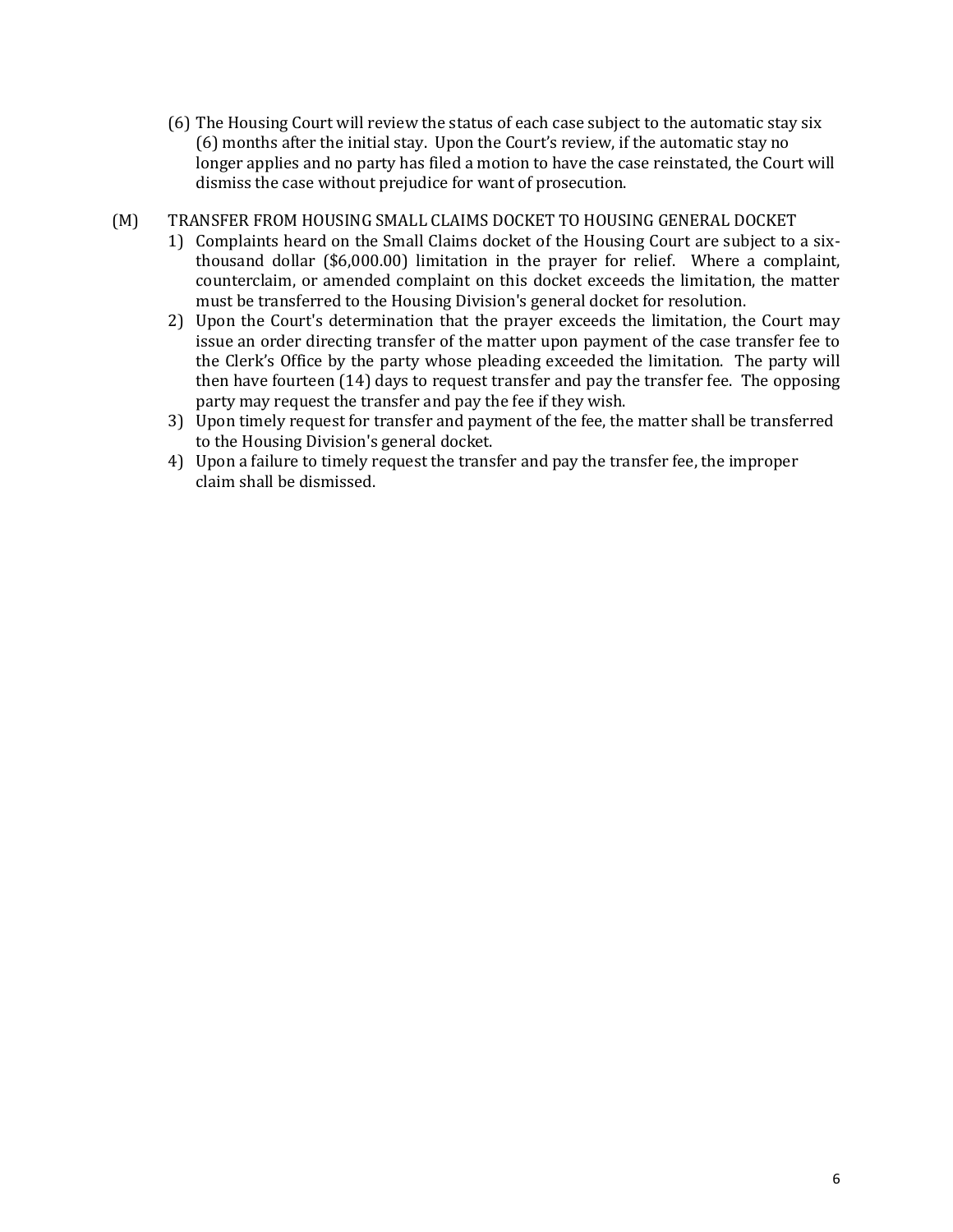## **Rule 4 Housing Magistrate**

- (A) In all proceedings before the Housing Magistrate, the Ohio Rules of Civil Procedure, Ohio Rules of Evidence, and Local Rules apply. Any party may appeal to the Housing Court Judge from any order of the Housing Court Magistrate in accordance with Civil Rule 53(C)(3)(b) and from any decision of the Housing Court Magistrate in accordance with Civil Rule 53(E)(3).
- (B) The Magistrate's orders are effective when entered, if necessary to regulate the proceedings and if not dispositive of a claim or defense of a party. The Magistrate's decision is effective when approved by the Court.
- (C) All motions to set aside a Magistrate's orders and objections to Magistrate's decisions shall be referred to the Housing Court Judge.
	- 1) The party objecting to the Magistrate's decision shall file written objections within fourteen (14) days from the date of journalization of the decision by the Clerk.
	- 2) A party shall file a motion to set aside a Magistrate's order within ten (10) days from the date of journalization of the decision by the Clerk.
	- 3) The objecting party must state with specificity his or her objections to the decision and the relief requested. A copy of the objections must be served upon the opposing party and so certified in the pleading. All objections must comply with the Ohio Rules of Civil Procedure, unless clearly inapplicable to FED actions pursuant to Civ. R. 1(C).
	- 4) Filing objections to a judgment on the first cause (for possession) in a FED action does not operate as an automatic stay of enforcement of that judgment. A party seeking a stay of execution on the first cause judgment (i.e. stay of the execution of set out) must file a written request for such stay. The set out shall proceed unless the request for stay is granted. If a set out has been scheduled, parties should file their motions promptly.
	- 5) When objections are made to findings of fact on the first cause in a FED action, the objecting party is required to submit a transcript or affidavit of the proceedings contemporaneously with the objections. For good cause shown, and upon the objecting party so requesting, the Court may extend the timeframe to submit the transcript or affidavit. Failure to submit a transcript or affidavit may result in summary overruling of the objections.
	- 6) The filing of objections to a ruling other than as indicated above in paragraph (C)(3) of this rule shall operate as an automatic stay pursuant to Civ. R.  $53(D)(4)(e)(i)$ . These objections shall be ruled upon within forty-five (45) days of hearing or assignment, where no hearing is to be held.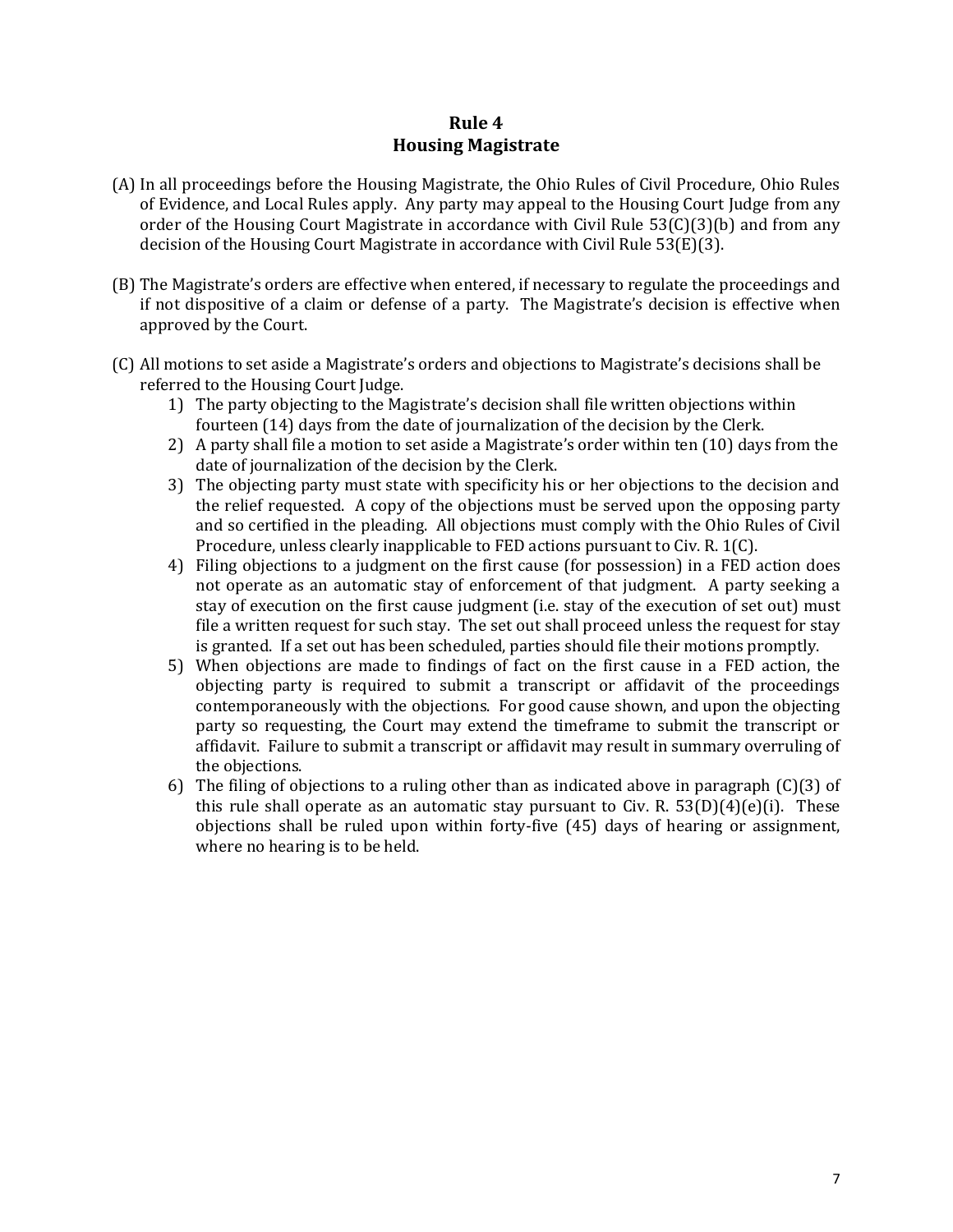## **Rule 5 Forcible Entry and Detainer**

## (A) NOTICE TO LEAVE PREMISES (3 DAY NOTICE)

The language required by R.C. 1923.04(A) to be printed or written in a conspicuous manner in the notice to leave the premises ("Notice to Leave") will be presumed by this Court to be conspicuous where the printing or writing of that language is:

- 1) At least twice as large as all other printing or writing on the Notice to Leave, and
- 2) Printed or written in contrasting, boldfaced type or writing.
- 3) Other elements that may assist in meeting the requirement that the statutory language be conspicuous may include combinations of all capital letters, contrasting color, borders or other such elements to be determined on a case by case basis.

The three (3) days required in 1923.04(A) shall not include weekends or legal holidays.

## (B) CLAIMS

For purposes of these rules, in a FED case, the eviction (claim for possession) is designated as the first cause of action ("First Cause"). In a FED where plaintiff/landlord is seeking money damages, the claim for money damages is designated as the second cause of action ("Second Cause").

#### (C) SUMMONS SERVICE

- 1) In FED actions under Ohio Revised Code Chapter 1923, summons shall be issued in the form as specified in section 1923.06(B) of the Ohio Revised Code and shall be served as in the Rules of Civil Procedure, except as set forth in subsection (3) therein. Service of summons shall be made at least seven (7) days before the hearing date.
- 2) The summons shall state the hearing date to be fourteen (14) days from date of filing or as close thereafter as the Court's docket permits, unless plaintiff requests a later hearing date at the time of filing the complaint.
- (D) Plaintiff shall request the Clerk to cause service of process for each defendant to be made by bailiff service and by ordinary mail service. If the plaintiff so requests, the Clerk shall also issue service by certified mail.
	- 1) The bailiff shall attempt service at the premises that are the subject of the FED action by the following means:
		- a) The bailiff shall make service of process by locating the person to be served and tendering a copy of the summons and complaint to the person to be served (personal service) or shall leave a copy of the summons and complaint at the usual place of residence of the person to be served with some person of suitable age and discretion then residing therein (residence service);
		- b) If the bailiff is unable to effect personal or residence service, the bailiff shall post the summons and complaint in a conspicuous place at the subject premises.
	- 2) The Clerk shall mail one (1) copy of the summons and complaint by ordinary mail, certificate of mailing, to the address(es) set forth in the caption of the complaint and to any address(es) set forth in written instructions. If requested, the Clerk shall mail by certified mail, return receipt requested, a copy of the summons, complaint, document, or other process to be served to the address set forth in the caption of the summons and to any address(es) set forth in any written instructions furnished to the Clerk. The Clerk shall instruct the post office to return the certified mail within 10 (ten) days of mailing.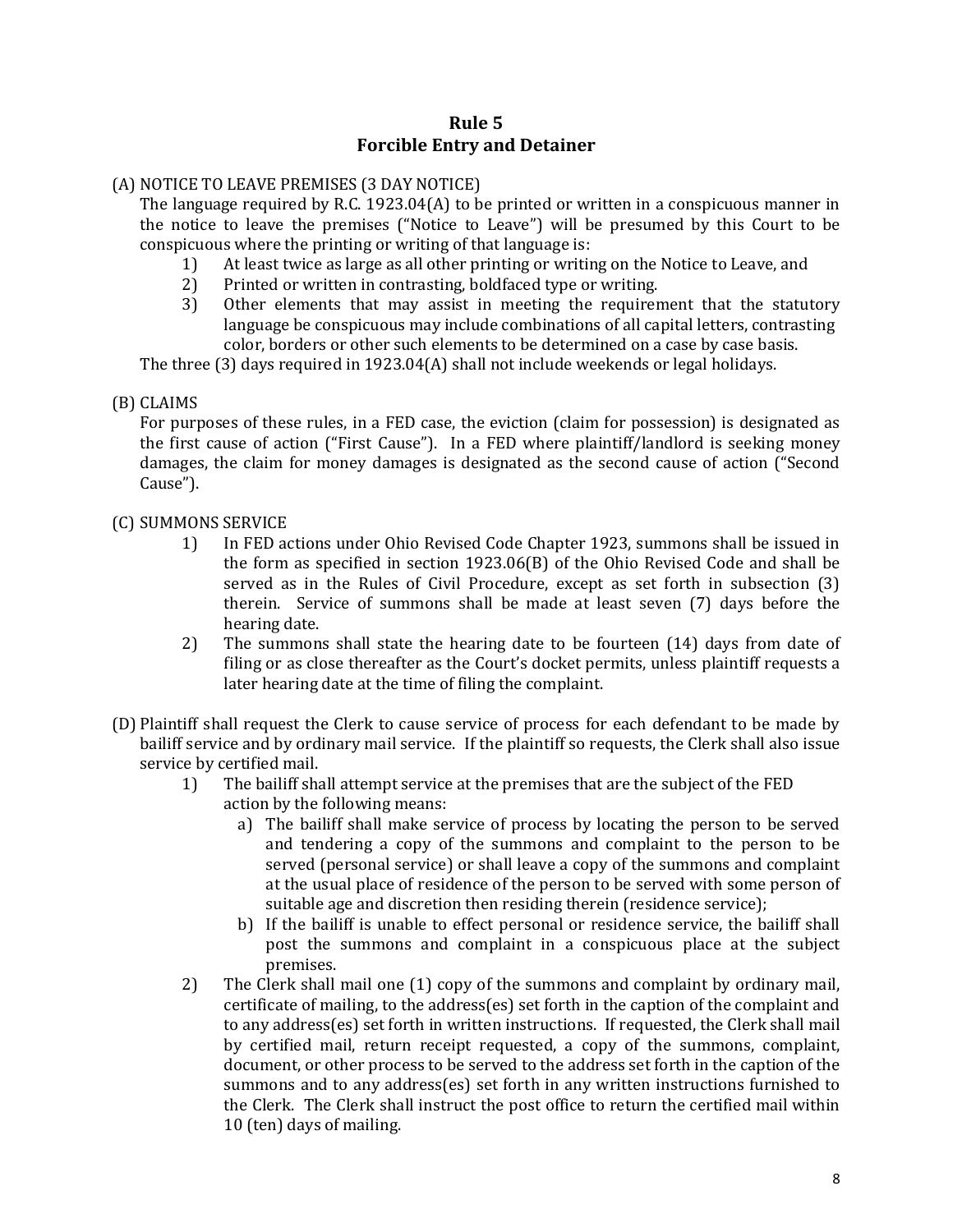- 3) Service of process shall be deemed complete on the date that either of the following has occurred:
	- a) Service is made pursuant to section  $(D)(1)(a)$  of this rule;
	- b) Both ordinary mail service under section (D)(2) and service by posting pursuant to section  $(D)(1)(b)$  have been made.
	- c) For service performed pursuant to certified mailing as described in this rule, on the date of mailing, if on the date of the hearing either of the following applies:
		- a. The certified mail has not been returned for any reason other than refused or unclaimed;
		- b. The certified mail has not been endorsed, and the ordinary mail has not been returned.
- (E) Return of service of summons shall be made at least three (3) court days before the hearing date. If service has not been completed and return made as provided herein, the plaintiff shall request that alias service be made, and the new summons shall state the hearing date as in  $(A)(2)$  above.
- (F) The plaintiff shall furnish the Clerk with one (1) original and two (2) copies of the complaint for each defendant, unless the plaintiff requests service by certified mail in which case the plaintiff must furnish the Clerk with an additional copy of the complaint for each defendant. The plaintiff shall staple to each original and to all service copies of the complaint any exhibits required to be attached to the pleading pursuant to Civ. R. 10(D). The Clerk may refuse to accept any pleadings that do not conform to this section.
- (G) A demand for trial by jury under Section 1923.10 of the Ohio Revised Code shall be filed no later than three (3) court days before the hearing date. Non-jury cases will be heard by the Housing Magistrate. No continuance shall be granted longer than eight (8) days but for good cause and only in accordance with Section 1923.08 of the Ohio Revised Code. At the time of hearing, both the plaintiff and plaintiff's attorney, if plaintiff is represented, shall be present in court or the case may be dismissed.
- (H)If defendant fails to appear at a First Cause FED hearing, no default judgment on the First Cause of action shall be ordered unless testimony is taken from the plaintiff or witness having personal knowledge regarding the proper form and service of the 3-day notice upon the defendant and regarding the grounds for the request for restitution of premises.
- (I) Where a Second Cause of action in a FED has been filed alleging money damages the answer date on the Second Cause shall be twenty-eight (28) days from completed service of the complaint absent court order. In cases where defendant files an answer, the case will be set for trial before the Housing Judge.
- (J) If the defendant fails to appear or otherwise defend the Second Cause of action, default judgment may be entered upon oral or written motion when judgment accompanied by an affidavit with supporting documentation signed by a party with actual knowledge verifying that the amount is accurate. If the party against whom judgment by default is sought has appeared or otherwise defended in the action, he or his counsel shall be served with written notice of the application for judgment at least seven (7) days prior to the hearing on such application. Cases will be set for an assessment of damages hearing by the assignment commissioner before the Housing Court Magistrate.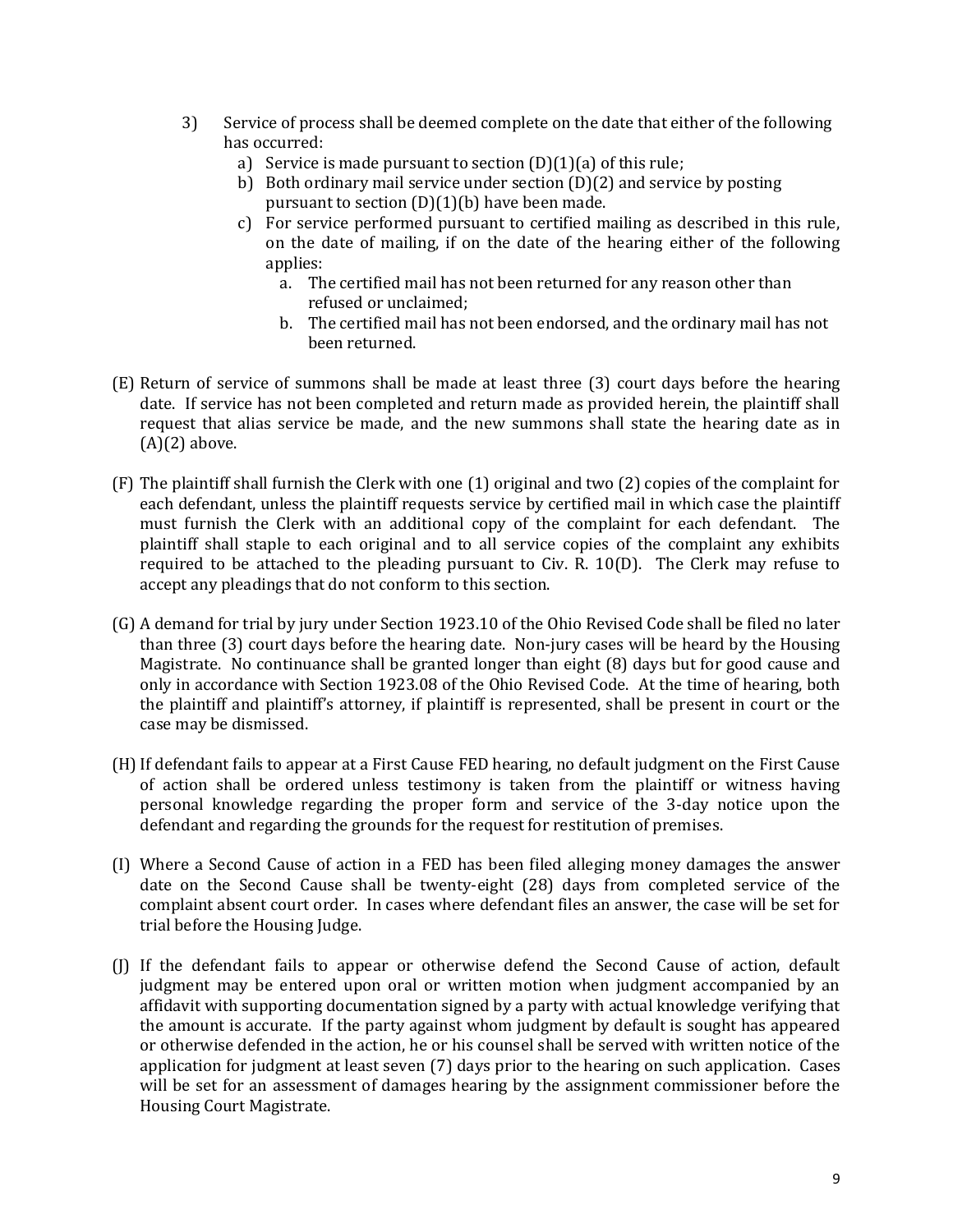- (K) In FED cases based upon failure to pay rent where a counterclaim has been filed, the defendant shall be entitled to a single trial consolidating all claims in accordance with Ohio Revised Code, Section 1923.061(B). The consolidated trial shall be set four weeks after the initial hearing date or as close thereto as the Court's docket permits, unless a later date is consented to by plaintiff or as determined by the Magistrate. The Magistrate may require the defendant to deposit rent during the pendency of the action.
- (L) ENFORCEMENT OF FIRST CAUSE JUDGMENT: WRITS AND MOVE-OUTS
	- 1) If judgment is for plaintiff on the First Cause (possession), unless otherwise ordered by the Court, the plaintiff may immediately purchase a writ of restitution.
	- 2) If a defendant files objections to the Magistrate's decision. the writ of restitution shall be stayed until the Court enters an opinion on the objections in favor of the plaintiff.
	- 3) Writs must be timely purchased. Timely purchase is determined according to the following:
		- a) Within thirty (30) days of the date of the judgment;
		- b) Where the judgment is more than thirty (30) days old, but less than one (1) year old, plaintiff must file a motion for leave to purchase a writ and serve a copy of the motion on the defendant(s). The Court may schedule a hearing on the motion or decide the motion on the filings of the parties. Upon the granting of the motion, plaintiff may purchase a writ;
		- c) Plaintiffs may not purchase a writ, or schedule a move-out on judgments granted more than one (1) year prior to the date of purchasing the writ.
	- 4) Scheduling the Move Out
		- a) In order to arrange for the physical removal of the defendant and their belongings, the following must occur:
			- a. Landlord must purchase a writ of restitution from the Clerk's Office;
			- b. The Clerk's Office should deliver the writ to the Civil Bailiff Department within one (1) to four (4) business days, unless a stay has been granted by the Housing Court Judge;
			- c. Once the writ is received, the Bailiff's Office will notify the landlord and tenant, by mail or email, that the tenant has four (4) calendar days to vacate the premises;
			- d. If the four (4) calendar days expire and the tenant has not moved, it is the landlord's responsibility to call the Civil Bailiff Department to schedule a set out/lock out date.

#### (M) MANUFACTURED HOME TITLE TRANSFER

- 1) Prior to filing the request for writ under R.C. 1923.13(B), the plaintiff shall conduct a search of the public records that relate to the home or vehicle, and make reasonably diligent inquiries for the purpose of identifying any persons who have an outstanding right, title, or interest in the home or vehicle.
- 2) Request for Writ
	- a) If plaintiff seeks a writ pursuant to R.C. 1923.13(B), plaintiff must file a request for a writ of execution with the Clerk. The request shall be in the form of a motion.
	- b) If the public records search described in  $6.112(A)$  has revealed any person(s) who has an outstanding right, title or interest in the home or vehicle, the plaintiff shall list that person's name and the person's last known address on the request for the writ of execution.
	- c) If personal property has been abandoned on the residential premises and the park operator has knowledge of any person who has an outstanding right, title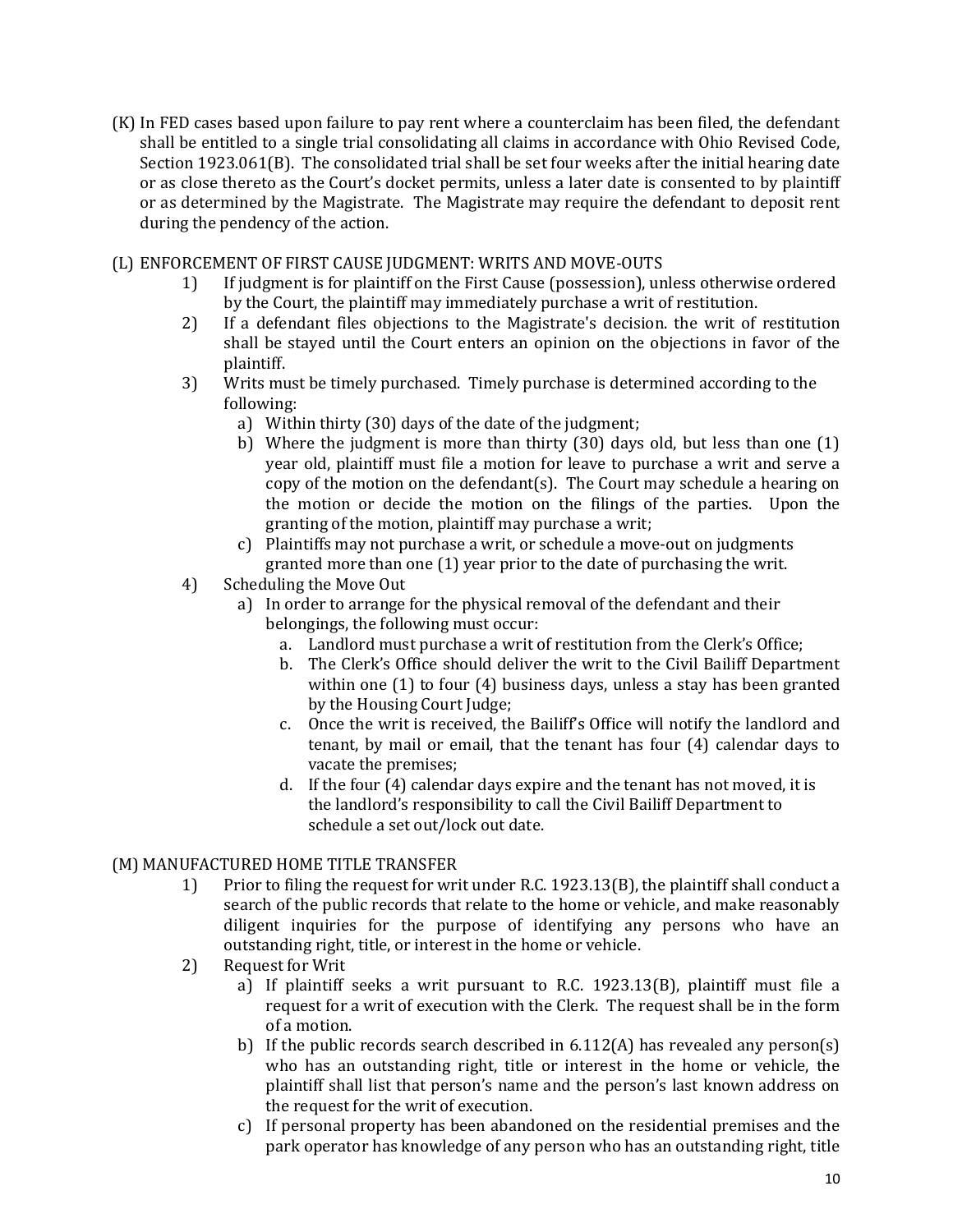or interest in any of the personal property, the park operator shall list the item(s) of personal property and the name and last known address of each person with a right, title or interest on the request for writ of execution.

- 3) Praecipe
	- a) Upon the grant by the Court of plaintiff's request for writ of execution, plaintiff shall file a praecipe for writ of execution with the Clerk using prescribed forms.
	- b) Concurrent with the filing of the praecipe for writ of execution under R.C. 1923.13(B), plaintiff shall deposit with the Clerk the sum of two hundred dollars (\$200.00) which shall be applied to the cost of appraisal, advertisement fees, and any other sale costs. The Court may order the deposit of additional sums as needed. The costs shall be taxed as part of the costs in the action.
- 4) Certification
	- a) The plaintiff shall certify on the request for the writ of execution that (i) the home or vehicle was abandoned or otherwise left unoccupied for a period of three (3) days following entry of judgment and (ii) subsequently, the plaintiff provided the titled owner of the home or vehicle a written notice to remove the home or vehicle from the manufactured home park within twenty-one (21) days from the date of the delivery of the notice. Plaintiff shall attach to the certification a copy of the notice provided to the titled owner.
	- b) If personal property has been abandoned on the residential premises and the park operator has no knowledge of any persons with an outstanding right, title or interest in any of the personal property, then plaintiff shall certify on the request for the writ of execution that it has no knowledge of such information.
	- c) If plaintiff seeks a writ of execution pursuant to R.C.  $1923.12(E)(2)$ , plaintiff shall indicate in its request for writ that no letters testamentary or of administration with respect to the resident's estate has been granted by the probate court within ninety (90) days of the date of the eviction of the resident from the manufactured home park pursuant to a judgment entered under section R.C. 1923.09 or R.C. 1923.11.

#### (N) MOTION TO SEAL RECORD

- 1) The court may entertain a motion to seal eviction record under the following circumstances:
	- a) The First Cause case was dismissed;
	- b) Judgment was granted for the defendant on the First Cause;
	- c) Plaintiff prevails on the merits on the First Cause, and all of the following conditions are met:
		- a. At least five (5) years have passed since the judgment for the plaintiff;
		- b. At least five (5) years have passed since defendant has received an adverse judgment action in this Court;
		- c. Defendant has satisfied the Second Cause judgment, if any, in the case where the defendant seeks to seal the eviction;
	- d) Plaintiff consents to sealing the record of eviction;
	- e) Judgment for possession for the plaintiff was granted improperly; or,
	- f) At the discretion of the Judge, sealing is appropriate under Rule 45 of the Rules of Superintendence for the Courts of Ohio.
- 2) Defendant must serve the plaintiff with a copy of the motion to seal. Plaintiff may file a response within seventeen (17) days of filing. Either party may request an oral hearing on the motion.
- 3) The Court may consider the following factors when considering a motion to seal: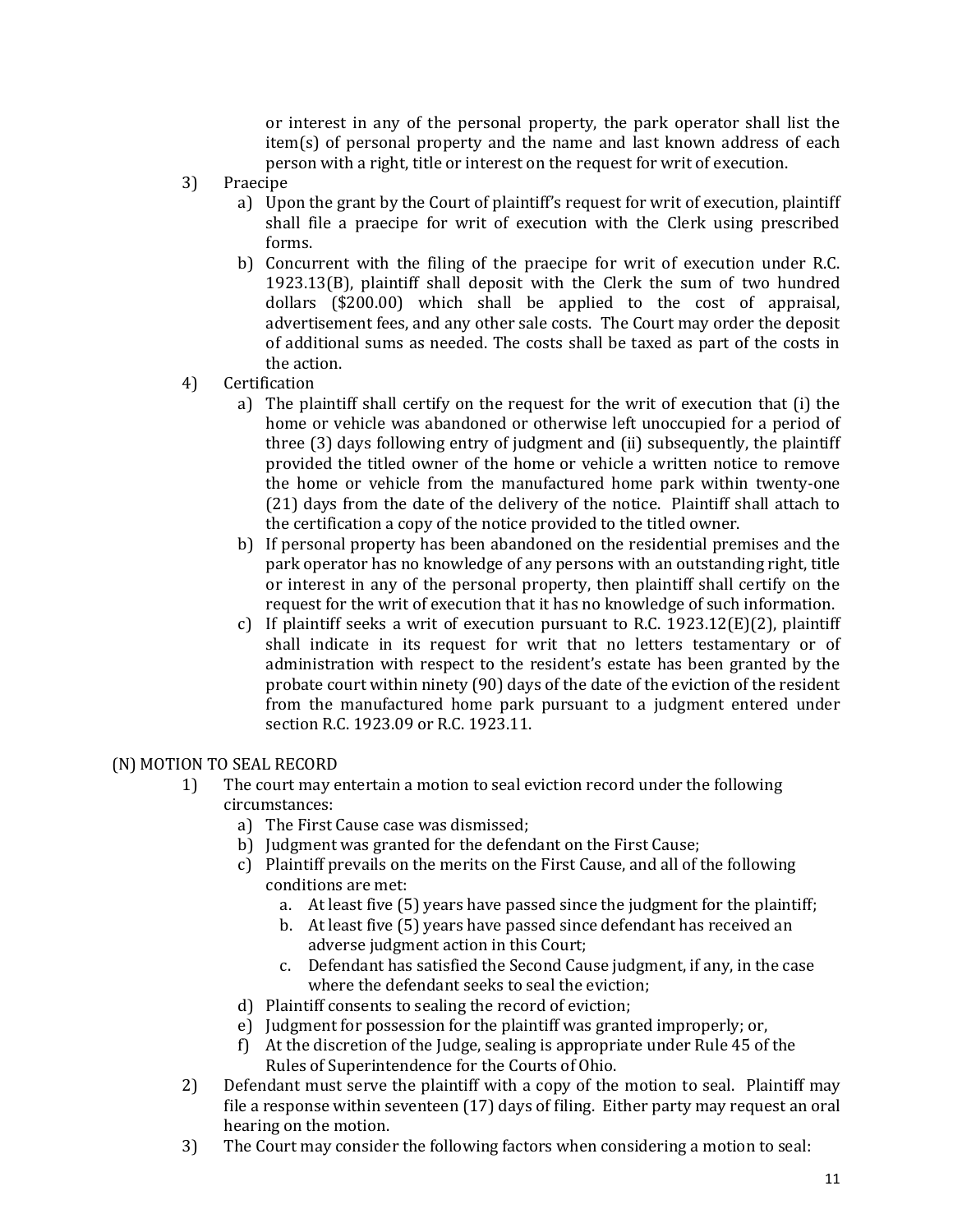- a) Whether the sealing of the record is agreed to by the opposing party or council;
- b) Whether there are unusual and exceptional circumstances;
- c) The disposition of the First Cause of action (i.e., which party prevailed; whether the matter was voluntarily dismissed);
- d) Whether the opposing party has filed an opposition memorandum;
- e) Legitimate need of the government to maintain a public record of the case; and
- f) Other information available in the totality of the circumstances.
- 4) If the Court grants a motion to seal eviction record, the Clerk shall forthwith cause the tenants name to be redacted from all public records it maintains, including the electronic case index system, to the same extent that it would for a criminal expungement.
- 5) The Court will only entertain sealing up to five (5) cases for any individual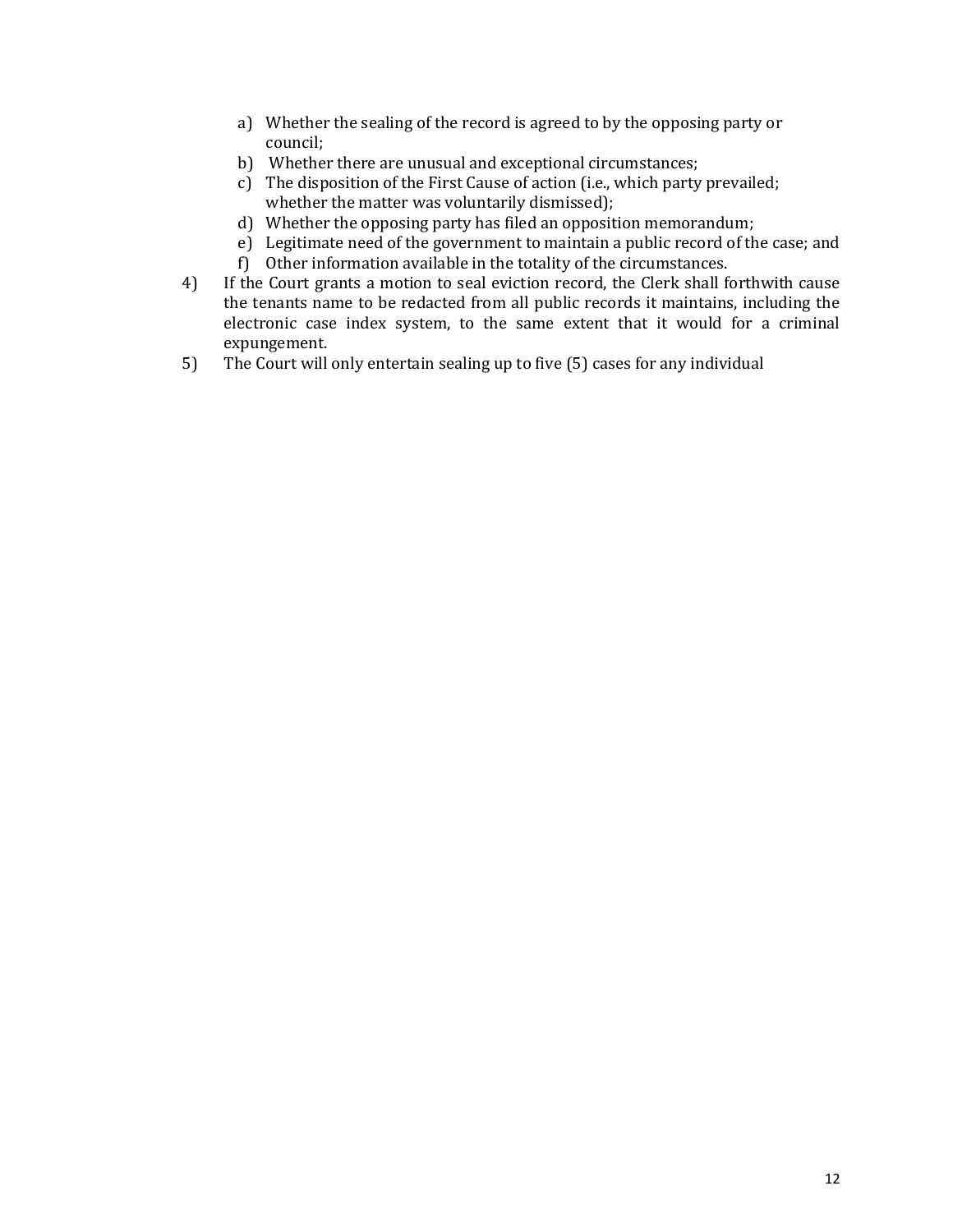## **Rule 6 RENT ESCROW**

- (A) Any rent deposit pursuant to ORC 1923 ORC 5321 shall be paid to the Clerk in cash, check, money order, or any accepted credit or debit card. All tenants depositing rent into escrow shall provide the name and address for both the tenant and the landlord. If the landlord has failed to disclose his name or address to the tenant as required under ORC 5321.18, the tenant's failure to provide the landlord's name or address shall not be a bar to the rent escrow program.
- (B) After rent escrow is filed:
	- 1) The Toledo Municipal Court Civil Clerk's Office gives notice of rent escrow to the landlord; all cases shall be referred to Citizens Dispute Settlement Program (CDSP) for the purpose of providing the landlord and tenant an opportunity to resolve the dispute (ORC §5321.08; §3733.121);
	- 2) The tenant continues to deposit rent until agreement of parties, further order of the court, or until tenant moves from dwelling unit;
	- 3) CDSP and the Housing Court Magistrate screen the cases to determine whether the case is appropriate for mediation;
	- 4) If CDSP deems a case appropriate for mediation, participation in the program is mandatory for all parties; and
	- 5) If CDSP determines a case is not appropriate for mediation, the Clerk will schedule the case on the Housing Court docket. The Clerk will notify the landlord and tenant of the hearing date.
- (C) Cases diverted to CDSP:
	- 1) The first mediation session shall be set within 2-3 weeks after referral to CDSP.
	- 2) The case remains with CDSP until successful conclusion or mediation is no longer appropriate.
	- 3) At the conclusion of the case, the mediated contract setting out rights and obligations of parties and effecting deposit of rent in escrow is filed by CDSP with the Civil Clerk's Office.
	- 4) If the case is not resolved through mediation, CDSP transfers the case back to the Civil Clerk's Office for referral to the Housing Court Magistrate's docket; the Court Services Office notifies the landlord and tenant of the hearing date.
	- 5) The goal of CDSP is to assist parties in reaching a mutually-satisfactory resolution.
- (D) Cases heard on the Housing Magistrate's docket:
	- 1) The initial hearing will be set 2-3 weeks after the case is referred to the Housing Court Magistrate's docket, at 2:00 p.m., Monday, Tuesday, Thursday, or Friday.
	- 2) At the initial hearing, the tenant shall establish compliance with ORC §5321.07 and must prove that:
		- a) Reasonable notice was given to the landlord thirty (30) days prior to filing, or that an emergency situation exists;
		- b) The tenant has reasonable grounds to believe the landlord violated a statutory or contractual duty which materially affects health and safety, and the condition remains uncorrected; and
		- c) The tenant was current in rent before filing the rent escrow application.
	- 3) If the tenant fails to satisfy the burden of proof set forth in Rule  $6(C)(2)$  above, the Magistrate shall proceed in accordance with ORC  $\S 5321.09(c)$  to have the rent less 1% costs released to the landlord.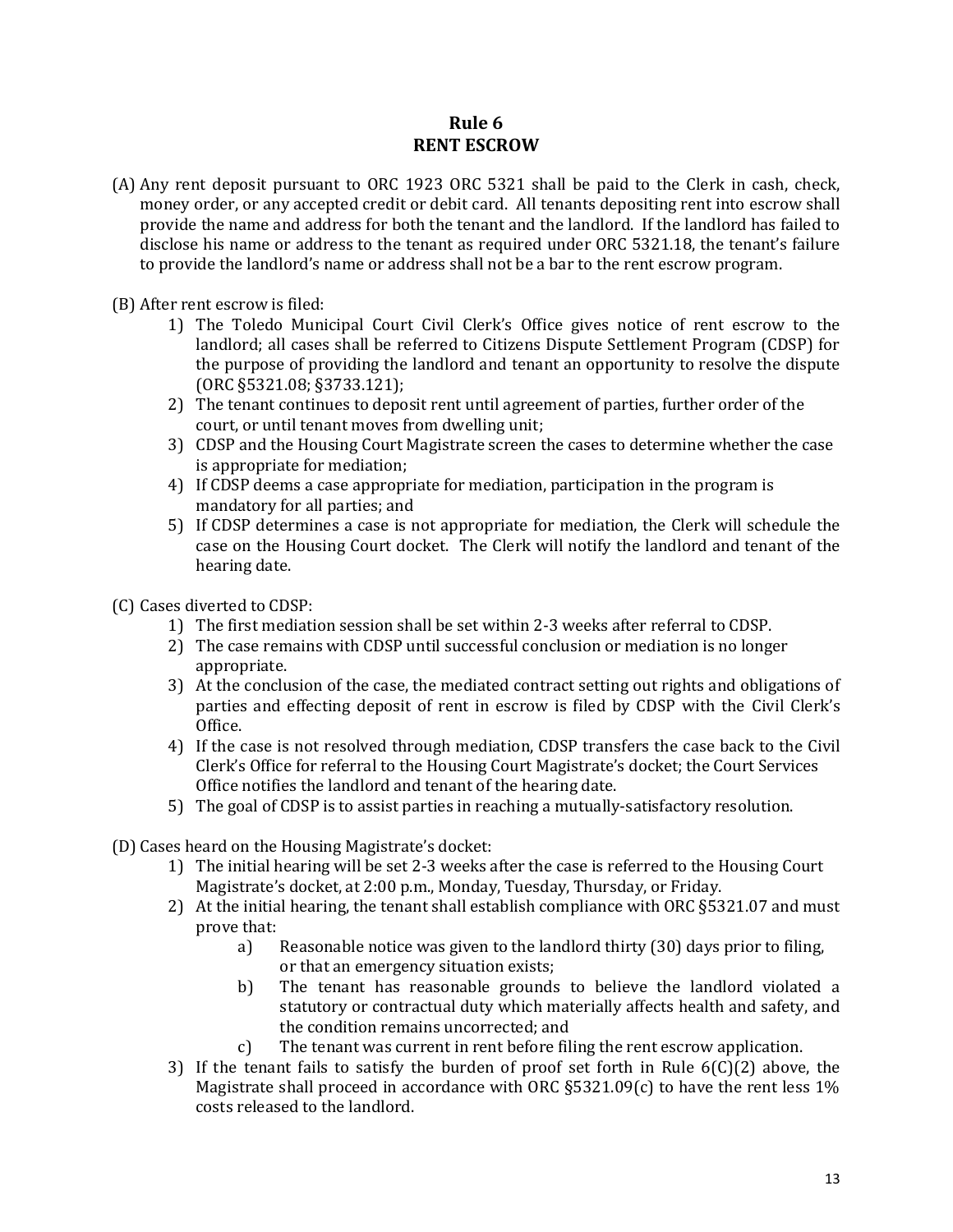- 4) The purpose of the initial hearing shall be solely to verify the tenant's factual allegations which give rise to the application for rent escrow, and the issues which may be raised at this hearing shall be limited to those set forth in Rule 6(C)(2) above.
- 5) If the tenant satisfies the burden of proof set forth in Rule 6(C)(2) above, the Magistrate may request the Housing Specialist to inspect the premises, to file a report of the existence of code violation, and to recommend corrective actions, if necessary. The Magistrate may make such other orders as appropriate, may set the matter for further testimony, or may refer the matter to CDSP.
- 6) After hearing, the Magistrate shall make orders or prepare decisions in accordance with Civil Rule  $53(C)$  and  $(E)$ .

#### (E) General

- 1) All rent monies held in escrow by the Clerk's Office will continue to be withheld until an agreed entry is filed by CDSP or until an order is made by the Housing Court Judge or Magistrate or until the tenant gives written notice to the Clerk that the condition has been remedied, after which the Clerk will refer the matter to the Magistrate for an entry.
- 2) The rent escrow will continue in effect for subsequent months and the tenant shall continue to deposit rent during those subsequent months, unless there is an agreement signed by the parties and filed by CDSP, or until an order is made by the Housing Court Judge or Magistrate, or the tenant vacates.
- 3) All rent escrows where no action has been taken for a period of six (6) months (i.e., action being defined as either payment, mediated agreement, hearing, or motion) shall be subject to dismissal by the Court pursuant to Rule 40, Rules of Superintendence for the Courts of Ohio.
- 4) The Clerk's Office shall deduct one percent (1%) of the deposited money as its fee prior to release of any rent escrow. ORC §5321.08(D); §3733.121(D).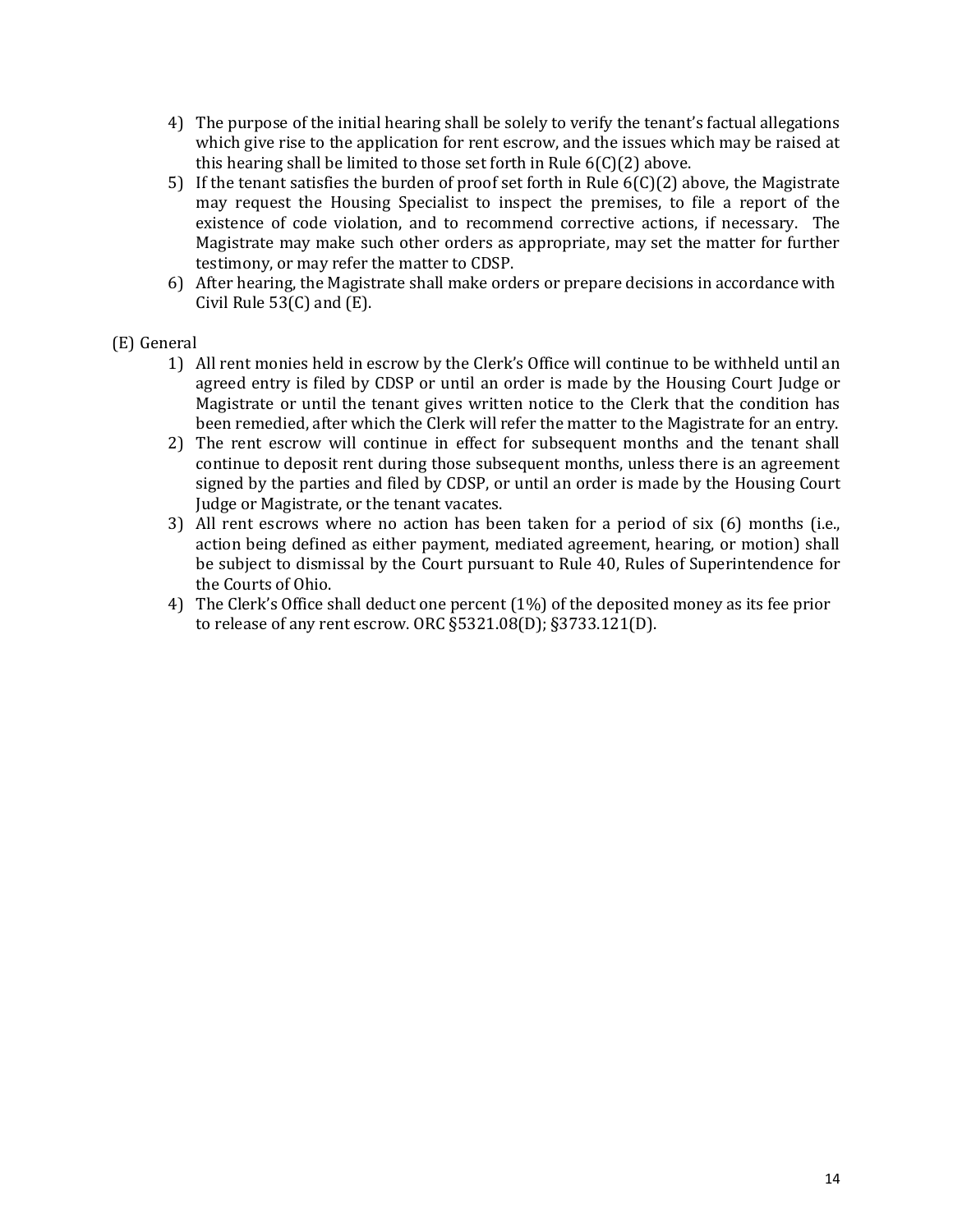### **Rule 7 TEMPORARY RESTRAINING ORDERS**

- (A) Individuals who seek temporary restraining orders ("TROs") may contact Legal Aid of Western Ohio for possible assistance with completing the proper forms and filing pleadings with the Court.
- (B) Prior to granting a TRO, the Court may order a Housing Specialist to inspect the premises.
- (C) Service of the complaint, motion for TRO, and the TRO (if granted), shall be made upon the defendant in a manner to be determined by the Court, and the manner of service shall be included in the order.
- (D) If a party fails to comply with the order, then the opposing party may file a motion to show cause. A show cause hearing shall be scheduled by the Court. Notice of the show cause hearing shall be served upon the failing party in a manner to be determined by the Court.
- (E) Prior to the show cause hearing, the Court may order a Housing Inspector or court employee to inspect the premises to determine compliance or noncompliance with the Court order.
- (F) At the time of the ruling on the motion for TRO, the Court may schedule a hearing, within fourteen (14) days, on the request for a preliminary or permanent injunction and claim for money damages, if any.